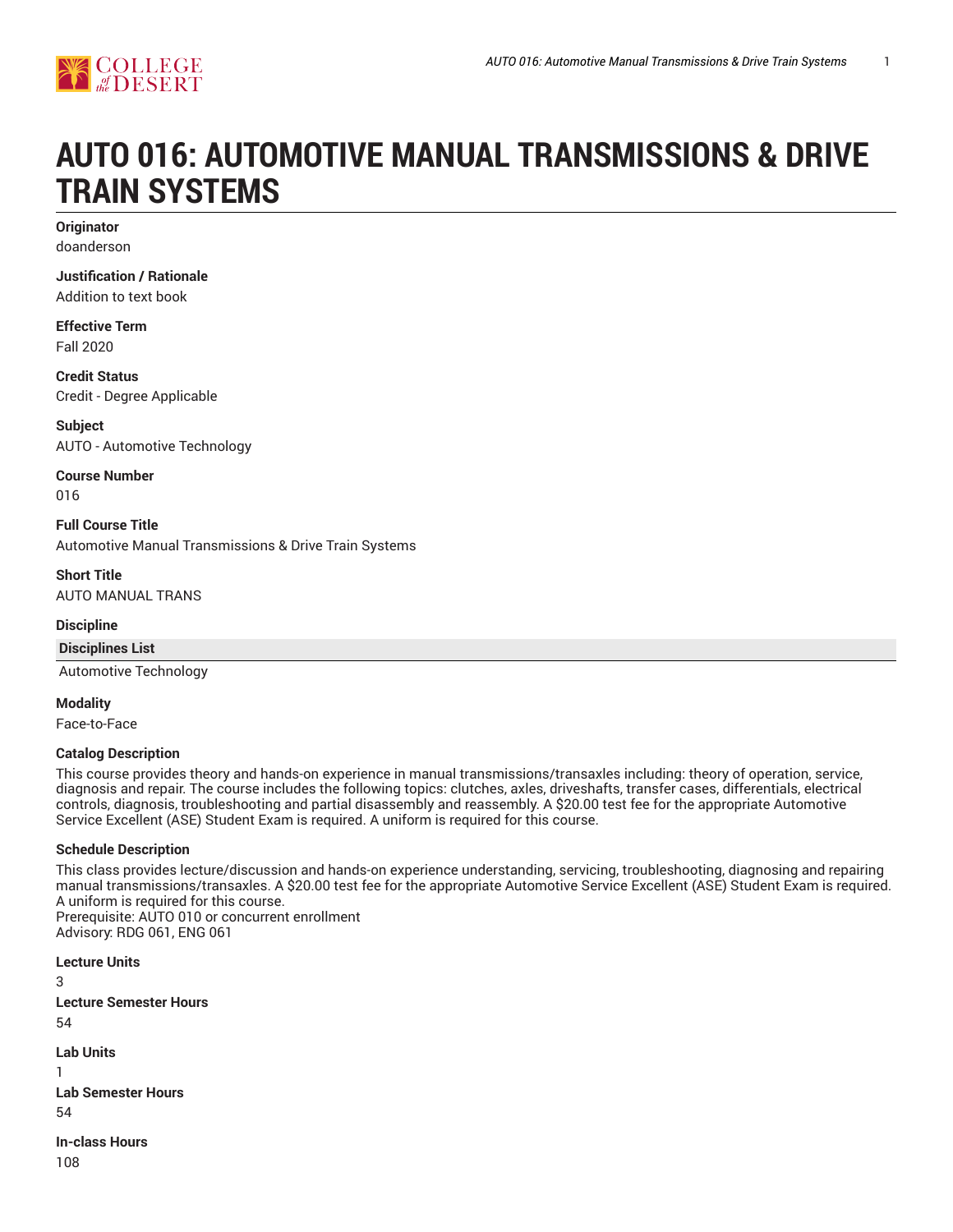

**Out-of-class Hours** 108

**Total Course Units** 4 **Total Semester Hours** 216

**Prerequisite Course(s)** AUTO 010 or concurrent enrollment Advisory: RDG 061, ENG 061

# **Required Text and Other Instructional Materials**

**Resource Type** Book

**Author**

Chris Johanson

**Title**

Modern Automotive Technology NATEF Standards Job Sheets for Performance-Based Learning

**Edition** 9th

**Publisher**

G-W

**Year**

2017

**College Level**

Yes

**Flesch-Kincaid Level** 13

**ISBN #**

9781631263781

**Resource Type**

Book

**Author**

Chris Johanson

**Title**

Manual Drive Trains and Axles Workbook

**Edition**

3rd

**Publisher** Goodheart-Willcox

**Year**

2015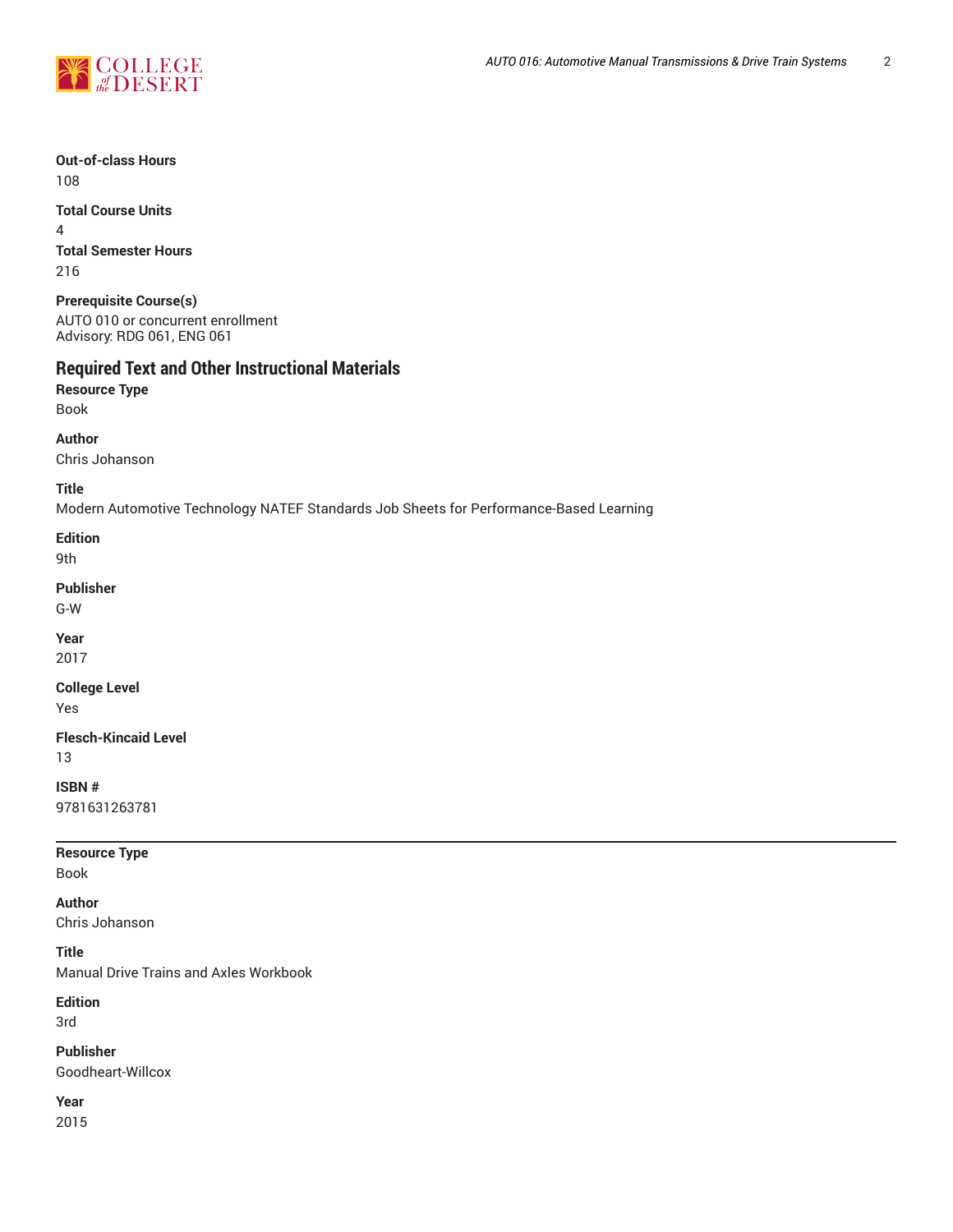

## **College Level**

Yes

#### **Flesch-Kincaid Level** 13

# **ISBN #**

9781619607033

## **Resource Type**

Book

**Author**

Chris Johanson

**Title**

Manual Drive Trains and Axles

## **Edition**

3rd

## **Publisher**

Goodheart-Willcox

**Year** 2015

#### **College Level**

Yes

## **Flesch-Kincaid Level** 13

**ISBN #** 9781619606999

## **Resource Type**

Web/Other

**Description** 1. Safety glasses meeting ANSI Z87.1 2. Three ring binder

## **Resource Type**

Web/Other

**Year** 2021

## **Description**

The current book is available in digital format and this is going to be offered to the students 2 Year Individual Access Key Code – 978-1-64564-558-0

## **Class Size Maximum**

21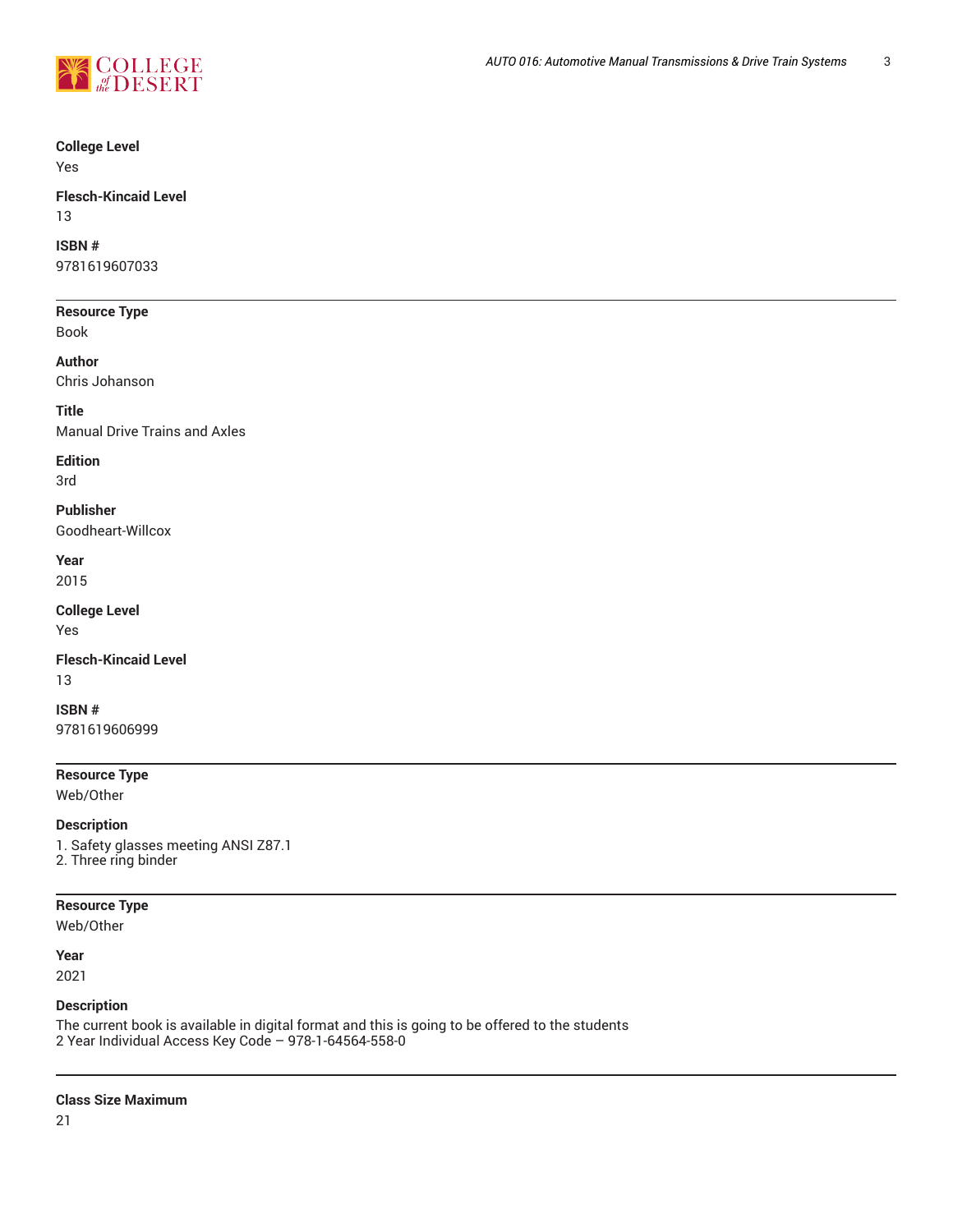

#### **Entrance Skills**

Describe shop safety practices.

#### **Requisite Course Objectives**

AUTO 010-Describe shop safety practices and proper procedures regarding handling hazardous material.

#### **Entrance Skills**

Identify basic automotive tools and equipment.

#### **Requisite Course Objectives**

AUTO 010-Identify basic automotive tools and equipment.

## **Entrance Skills**

Locate applicable vehicle service specifications and procedures using the latest online service information.

#### **Requisite Course Objectives**

AUTO 010-Locate applicable vehicle service specifications and procedures using the latest online service information.

#### **Entrance Skills**

Properly complete a repair order including all pertinent information and compliant, cause and correction

#### **Requisite Course Objectives**

AUTO 010-Properly position and lift a vehicle using a floor jack and jack stands and a vehicle hoist.

#### **Entrance Skills**

Locate and interpret key vehicle identification information.

#### **Requisite Course Objectives**

AUTO 010-Locate and interpret key vehicle identification information.

#### **Entrance Skills**

Work together in a team setting.

#### **Requisite Course Objectives**

AUTO 010-Display team work.

## **Entrance Skills**

ADVISORY SKILLS: Use various reading strategies to prepare, read and comprehend expository text

#### **Requisite Course Objectives**

RDG 061-Use SQ3R /or SOAR along with outlining, note-taking, mapping summarizing and other strategies to prepare, read, comprehend expository text.

### **Entrance Skills**

Read a variety of texts fluently

#### **Requisite Course Objectives**

RDG 061-Read a variety of texts fluently.

## **Entrance Skills**

Write organized summaries reactions that capture main idea and supporting details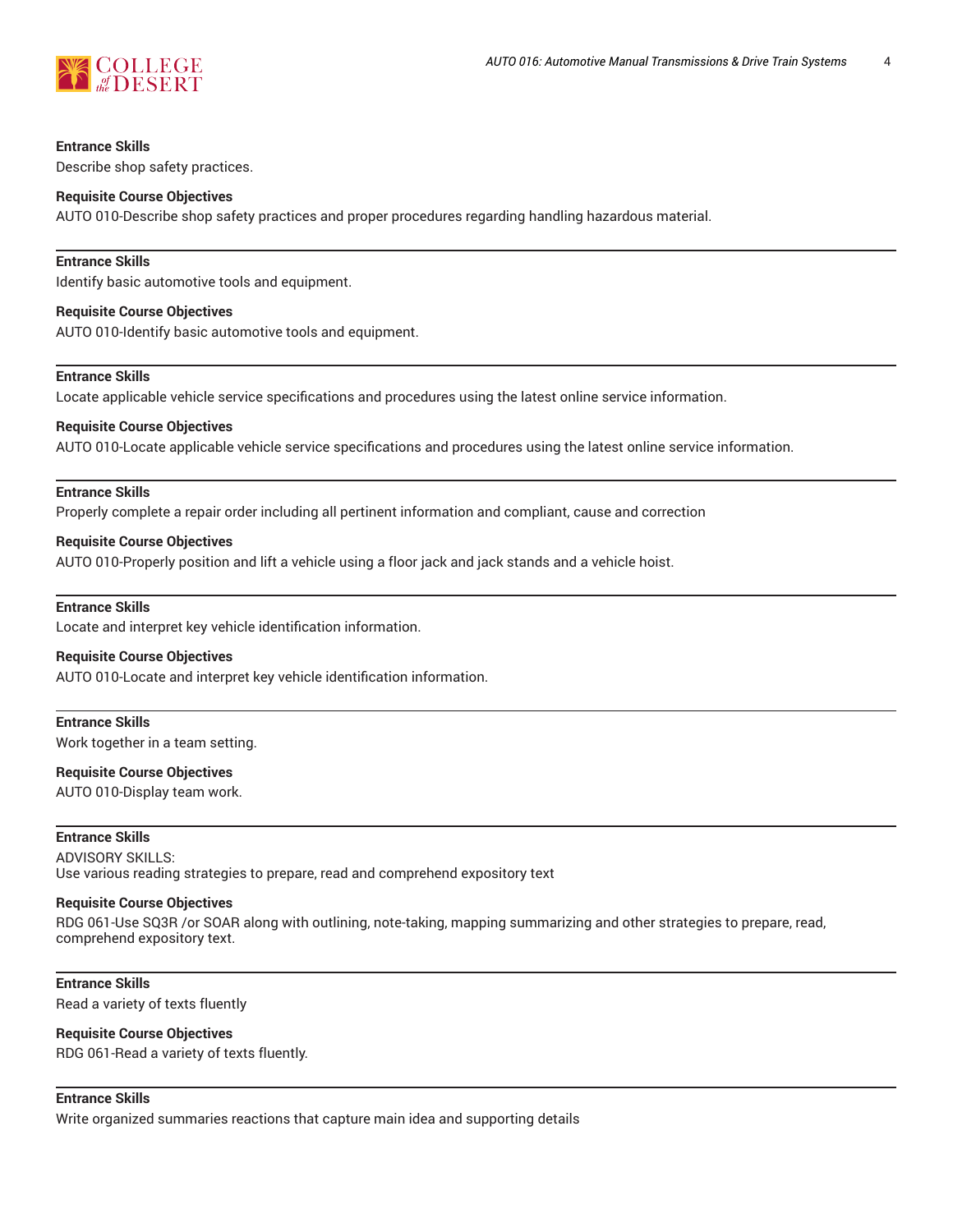

#### **Requisite Course Objectives**

ENG 061-Use theses to organize paragraphs into coherent analyses. RDG 061-Write organized summaries reactions that capture main idea and supporting details.

#### **Entrance Skills**

Understand multiple word meanings, uses synonyms

#### **Requisite Course Objectives**

ENG 061-Demonstrate the ability to read and respond in writing beyond the literal interpretation of the text. RDG 061-Understand multiple word meanings, uses synonyms

#### **Course Content**

- 1. Orientation, safety & environmental protection
- 2. Hand tools, special service tools and shop equipment
- 3. Automotive repair industry terms and conventions
- 4. Drive train theory of operation
- 5. Clutches
- 6. Manual transmissions/transaxles
- 7. Front and rear drive shafts and axles
- 8. Differentials
- 9. Four-wheel drive systems
- 10. Diagnosis, troubleshooting and repair
- 11. 4WD/AWD control systems
- 12. Chrysler web-based training modules

#### **Lab Content**

- 1. Safety & environmental protection
- 2. Identify drive train components on a vehicle
- 3. Diagnose, service and repair clutch concerns
- 4. Diagnose, service and repair manual transmission/transaxle concerns
- 5. Diagnose, service and repair front and rear drive shaft and axle concerns
- 6. Diagnose, service and repair differential concerns
- 7. Diagnose, service and repair four-wheel drive system concerns
- 8. Required tasks to meet NATEF 2017 MAST standards

#### **Course Objectives**

|              | <b>Objectives</b>                                                                                                                                          |
|--------------|------------------------------------------------------------------------------------------------------------------------------------------------------------|
| Objective 1  | Complete work order to include customer information, vehicle identifying information, customer concern, related<br>service history, cause, and correction. |
| Objective 2  | General: Drive Train Diagnosis                                                                                                                             |
| Objective 3  | <b>Clutch Diagnosis and Repair</b>                                                                                                                         |
| Objective 4  | Transmission/Transaxle Diagnosis and Repair                                                                                                                |
| Objective 5  | Drive Shaft and Half Shaft, Universal and Constant-Velocity (CV) Joint Diagnosis and Repair (Front, Rear, All-Wheel,<br>and Four-Wheel Drive)              |
| Objective 6  | Drive Axle Diagnosis and Repair and Ring and Pinion Gears and Differential Case Assembly                                                                   |
| Objective 7  | Limited Slip Differential                                                                                                                                  |
| Objective 8  | Drive Axles                                                                                                                                                |
| Objective 9  | Four-Wheel Drive/All-Wheel Drive Component Diagnosis and Repair                                                                                            |
| Objective 10 | Tools, equipment, shop and Personal Safety                                                                                                                 |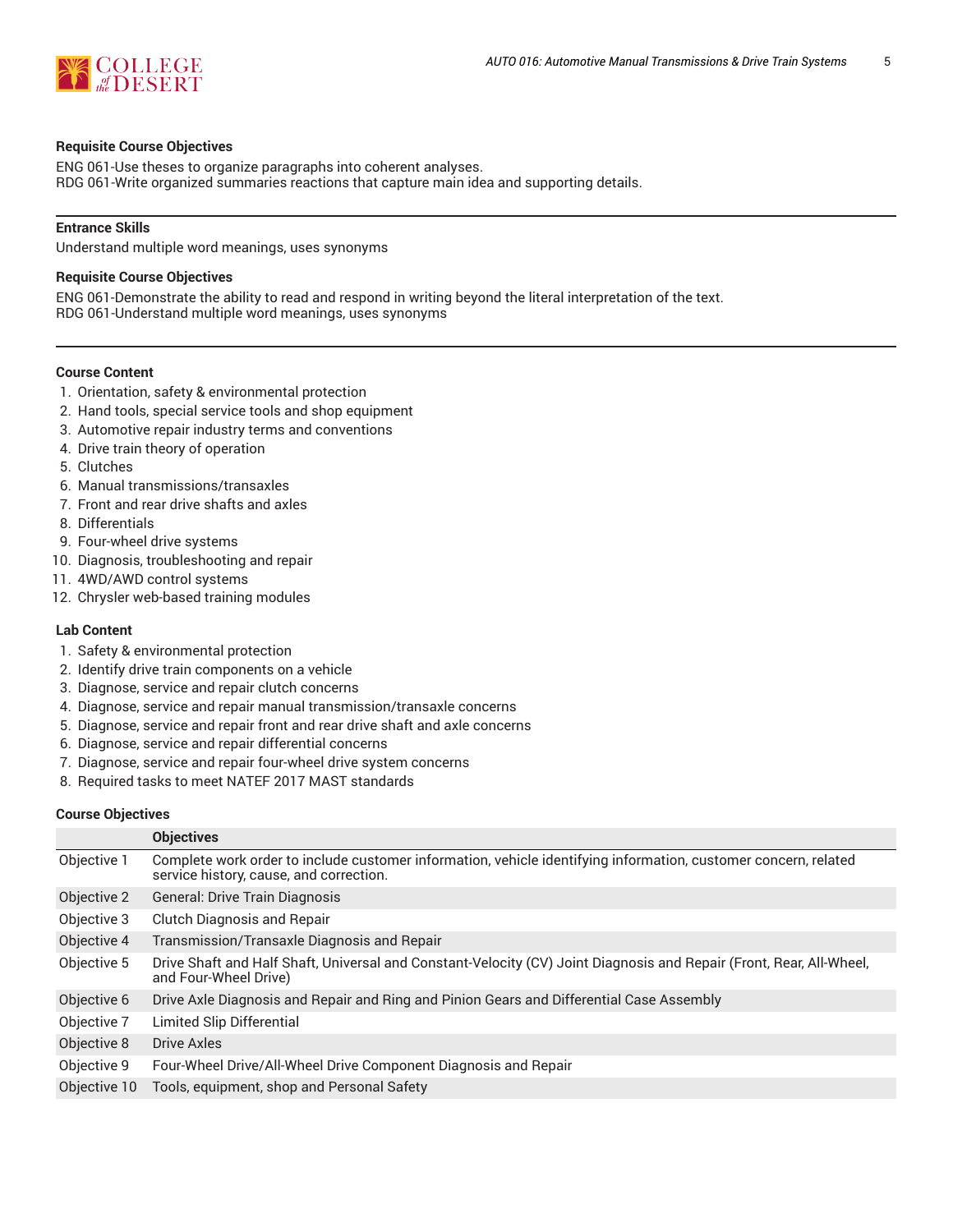

## **Student Learning Outcomes**

|           | Upon satisfactory completion of this course, students will be able to:                                                                                                                             |
|-----------|----------------------------------------------------------------------------------------------------------------------------------------------------------------------------------------------------|
| Outcome 1 | Demonstrate shop safety practices while working in a team setting.                                                                                                                                 |
| Outcome 2 | Diagnose and repair intermediate to advanced level for manual drive train and transfer case concerns.                                                                                              |
| Outcome 3 | Demonstrate proficiency in referencing service information while exhibiting the ability to inspect/perform<br>maintenance on transfer case and manual drive train systems and documenting repairs. |

#### **Methods of Instruction**

| <b>Method</b>                      | Please provide a description or examples of how each instructional<br>method will be used in this course.                                                                                  |
|------------------------------------|--------------------------------------------------------------------------------------------------------------------------------------------------------------------------------------------|
| Discussion                         | Student will participate in classroom discussions.                                                                                                                                         |
| Technology-based instruction       | Diagnostic equipment based activities.                                                                                                                                                     |
| Demonstration, Repetition/Practice | Each student will demonstrate their ability to correctly perform a given<br>task, not limited to laboratory assignments, research projects, interactive<br>role-play and group activities. |
| Collaborative/Team                 | Student will work in a team setting while performing lab activities.                                                                                                                       |
| Participation                      | Student will participate in, but not limited to, classroom activities,<br>research activities, role-play, interactive testing.                                                             |
| Observation                        | Students will perform assigned lab activities.                                                                                                                                             |
| Lecture                            | Each class is half lecture covering multiple aspects of course content.                                                                                                                    |
| Laboratory                         | Student will participate in lab based activities to complete their National<br>Automotive Technicians Education Foundation (NATEF) standards job<br>sheets.                                |

## **Methods of Evaluation**

| <b>Method</b>                                    | Please provide a description or examples of how<br>each evaluation method will be used in this course.                                                                                                                     | <b>Type of Assignment</b> |
|--------------------------------------------------|----------------------------------------------------------------------------------------------------------------------------------------------------------------------------------------------------------------------------|---------------------------|
| College level or pre-collegiate essays           | A research report submitted or completed, not<br>limited to a, written, presentation, however the<br>student is required to research information<br>pertaining to the assignment.                                          | Out of Class Only         |
| Reading reports                                  | Turned in by report, written, presentation, however,<br>the student is required to research information<br>pertaining to the assignment.                                                                                   | Out of Class Only         |
| Student participation/contribution               | Lab activities and student may participate in role<br>play activities, or presentation.                                                                                                                                    | In Class Only             |
| Mid-term and final evaluations                   | Review of homework. Lab activity evaluations.<br>Written and hands-on exams.                                                                                                                                               | In and Out of Class       |
| Group activity participation/observation         | Lab activities and student may participate in role<br>play activities.                                                                                                                                                     | In and Out of Class       |
| Presentations/student demonstration observations | Student may participate in role play activities and be In and Out of Class<br>required to do a visual presentation.                                                                                                        |                           |
| Laboratory projects                              | Student will participate in lab based activities to<br>complete their National Automotive Technicians<br>Education Foundation (NATEF) standards job<br>sheets.                                                             | In Class Only             |
| Written homework                                 | Readings from required text: 1-3 chapters per week<br>from both classroom and shop manuals. Homework<br>from required text: multiple-choice questions, fill in<br>the blank and essay questions to be graded each<br>week. | Out of Class Only         |

## **Assignments**

## **Other In-class Assignments**

Review homework from required text: multiple-choice questions, fill in the blank and essay questions to be graded each week.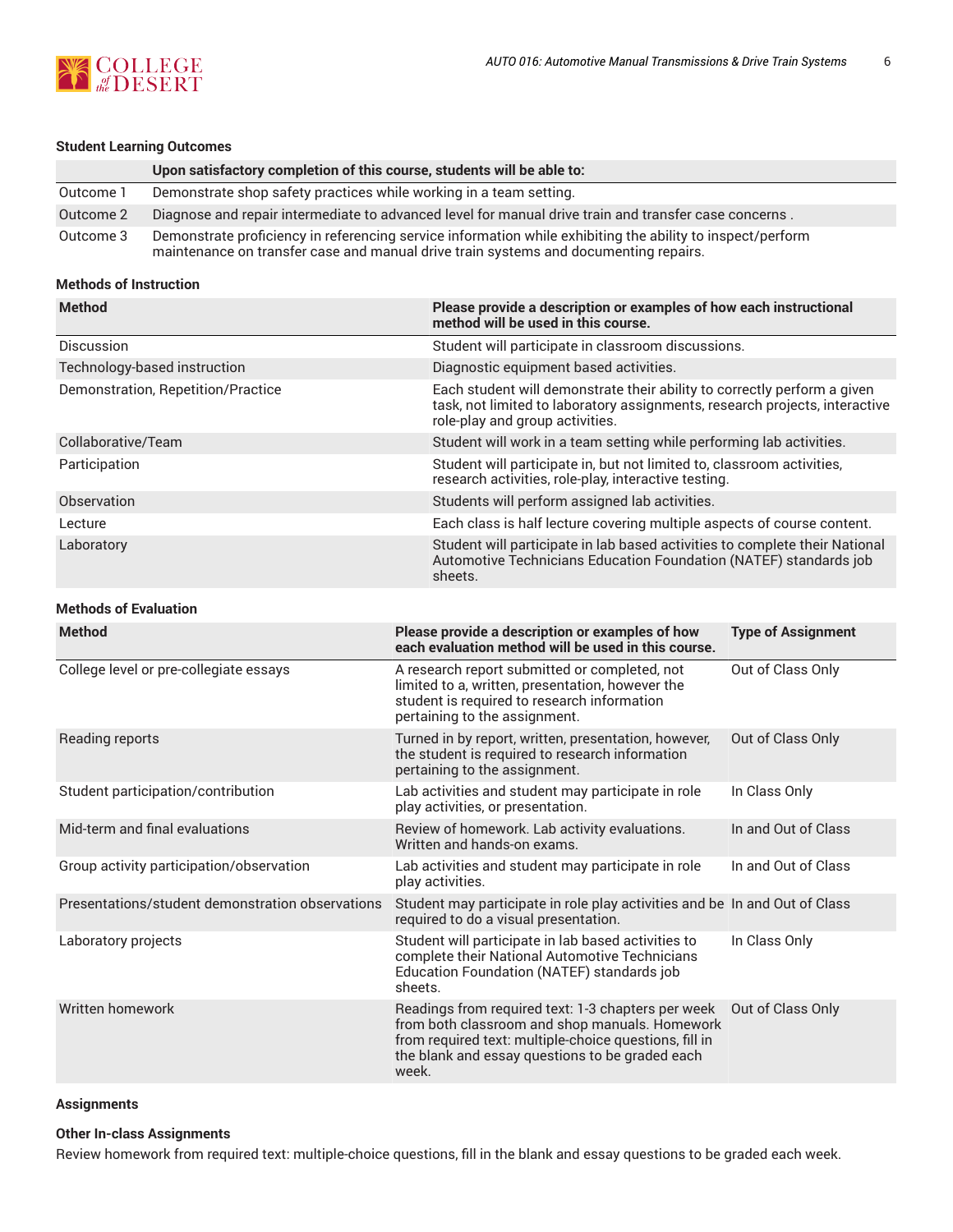

- 1. Begin SP2 safety tests.
- 2. Notes on lecture.
- 3. Participation in discussion related to topic of lecture.
- 4. Students must keep a notebook of all course materials including homework, class notes, handouts, class project and team activities. The notebook must be organized by chapter, in-class notes, handouts and extra-credit assignments. The notebook will be evaluated after the half-way point and graded at the end of the course.
- 5. Review and discuss vehicle diagnosis, troubleshooting and repair of personal, shop and other vehicles to be evaluated by the instructor during lab time.
- 6. Must develop teamwork skills through classroom interaction and discussion.

## **Other Out-of-class Assignments**

- 1. Readings from required text: 1-3 chapters per week from both classroom and shop manuals. Each chapter 2 hours per week.
- 2. Homework from required text: multiple-choice questions, fill in the blank and essay questions to be graded each week. Each chapter 2 hours per week.
- 3. Completion of 2 SP2 safety tests, each subject including an average of 4 hours
	- a. Mechanical Safety
	- b. Pollution prevention
- 4. Assigned readings and written summaries from selected instructor handouts. 1 hour
- 5. Written summaries and analysis of assigned websites.
- 6. Must complete a course project consisting of an essay describing, analyzing and summarizing a selected topic, including out of class research and fieldwork. 8 hours
- 7. Students must keep a notebook of all course materials including homework, class notes, handouts, class project and team activities. The notebook must be organized by chapter, in-class notes, handouts and extra-credit assignments. The notebook will be evaluated after the half-way point and graded at the end of the course.
- 8. Vehicle diagnosis, troubleshooting and repair of personal, shop and other vehicles to be evaluated by the instructor during lab time.
- 9. Hands-on lab worksheets matching each course objective. These will be graded by the instructor throughout the semester during lab time.
- 10. Must develop teamwork skills through lab activities and assigned special projects.
- 11. Chrysler web-based training modules, each taking roughly 3 hours.

12. Exam prep. 12 hours

## **Grade Methods**

Letter Grade Only

# **MIS Course Data**

**CIP Code** 47.0604 - Automobile/Automotive Mechanics Technology/Technician.

**TOP Code** 094800 - Automotive Technology

**SAM Code** C - Clearly Occupational

**Basic Skills Status** Not Basic Skills

**Prior College Level** Not applicable

**Cooperative Work Experience** Not a Coop Course

**Course Classification Status** Credit Course

**Approved Special Class** Not special class